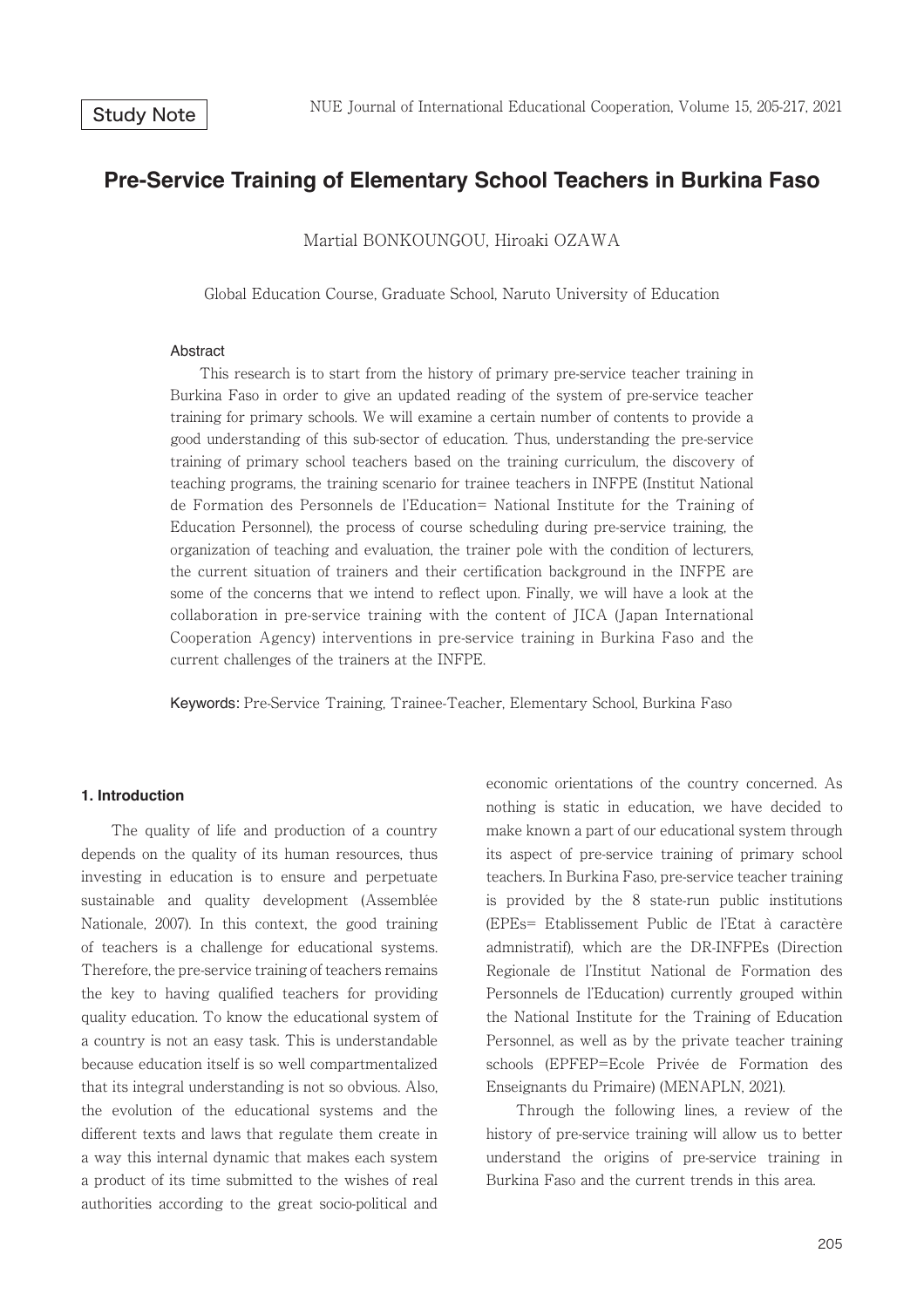## **2. Background to the research, a brief history of the primary teacher training colleges**

 The beginnings of the pre-service training of primary school teachers in Burkina Faso can be traced back to the colonial period, before independence from France. Training was carried out at the "Ecole Normale William Ponty" in Dakar, Senegal, for all nationals of French West Africa (AOF=Afrique Occidentale Française). This training was transferred to Burkina Faso (formerly Upper Volta) in 1944 through the creation of the "Cours Normal des Moniteurs Auxiliaires de Ouagadougou", after which we welcomed the site of Koudougou in 1945. Subsequently, the Cours Normal of Ouahigouya and the one for Young Girls of Ouagadougou were created successively in 1948 and 1952. These structures functioned after independence until 1986 when they were replaced by the first National College for Primary school Teachers (ENEP= Ecole Nationale des Enseignants du Primaire) created by Raabo N°85-159/CNR/PRES/EDUC of March 26, 1985 and located in Loumbila in the province of Oubritenga, Central Plateau region.

 The goal of training an increasing number of qualified teachers in order to raise the gross enrollment rate, which was still below 40% in the early 1990s, led political authorities to promote the expansion of ENEPs by creating those of Bobo Dioulasso in 1994, Fada N'gourma in 1997, Ouahigouya in 1998, Gaoua in 2002, Dori in 2011, Dédougou in 2013 and finally Tenkodogo in 2016. The country currently has eight (8) ENEP (Koama, 2020).

 "After independence, the decree n°67/145/ PRES/EN of June 26, 1967 reorganizing the standard courses reduced the duration of the training to two years, that is to say, one year of the theoretical course and one year of practice. The recruitment diploma became the Brevet d'Etudes du Premier Cycle (BEPC=diploma of completion of junior high school, grade 10) and the graduation diploma the Certificat Elémentaire d'Aptitude Pédagogique (CEAP: Elementary Certificate of Pedagogical Aptitude). The practical training then took place in the application schools" (Zangré, 2013, p 28).

 Until 2017-2018, the training of primary school teachers in the ENEP lasted 24 months with a year of theory and a year of practice, sanctioned by obtaining the CEAP as a diploma for graduates. From 20182019, due to the harmonization of the duration of training in the various corps of the same category, the duration of training in the ENEP moves to eighteen (18) months including school vacations with six (6) months of practical training in the schools of application (MENAPLN-DGEPFIC, 2019).

 The ENEP receives two types of student teachers in accordance with their statutes, which authorize them to recruit parallel trainees in addition to those recruited by direct competitive examination from the civil service. The winners of the direct competition are integrated into the civil service as civil servants. The second category of graduates, registered on the basis of their qualifications and called "parallel" graduates", must complete a test for integration into the civil service, along with the graduates of the EPFEP (Ecole Privée de Formation des Enseignants du Primaire). Those who are not admitted to the civil service are also qualified to teach in private schools after graduation. After passing the test, the new teachers are integrated into the civil service as civil servants of the State (MENAPLN, 2021).

 It is important to note here that the lack of development of the private sector, the absence of social security, the low salary income and the lack of insurance compel most Burkinabe students to apply for direct civil service recruitment competitions in order to benefit from a secure career (salary, promotion and retirement guarantees). Thus, all candidates admitted to a direct civil service competitive examination in Burkina Faso and placed in a school for their initial training benefit from the right to a monthly allowance during their training while awaiting the end of their training to receive a full salary. The direct competition of the civil service is open to students who have the required diploma and the other conditions of the competition, notably the one related to the age of recruitment which is 18 to 37 years old; after admission, they integrate a school of initial training to receive the appropriate type of training for the competition applied for. The professional competition is open to civil servants of a given profession and called to be promoted to a higher grade after admission to the competition and the accompanying professional training. The maximum age required to apply for the professional competition is 47 years old (Assemblée Nationale, 2015).

In 2018/2019, the Ministry of National Education,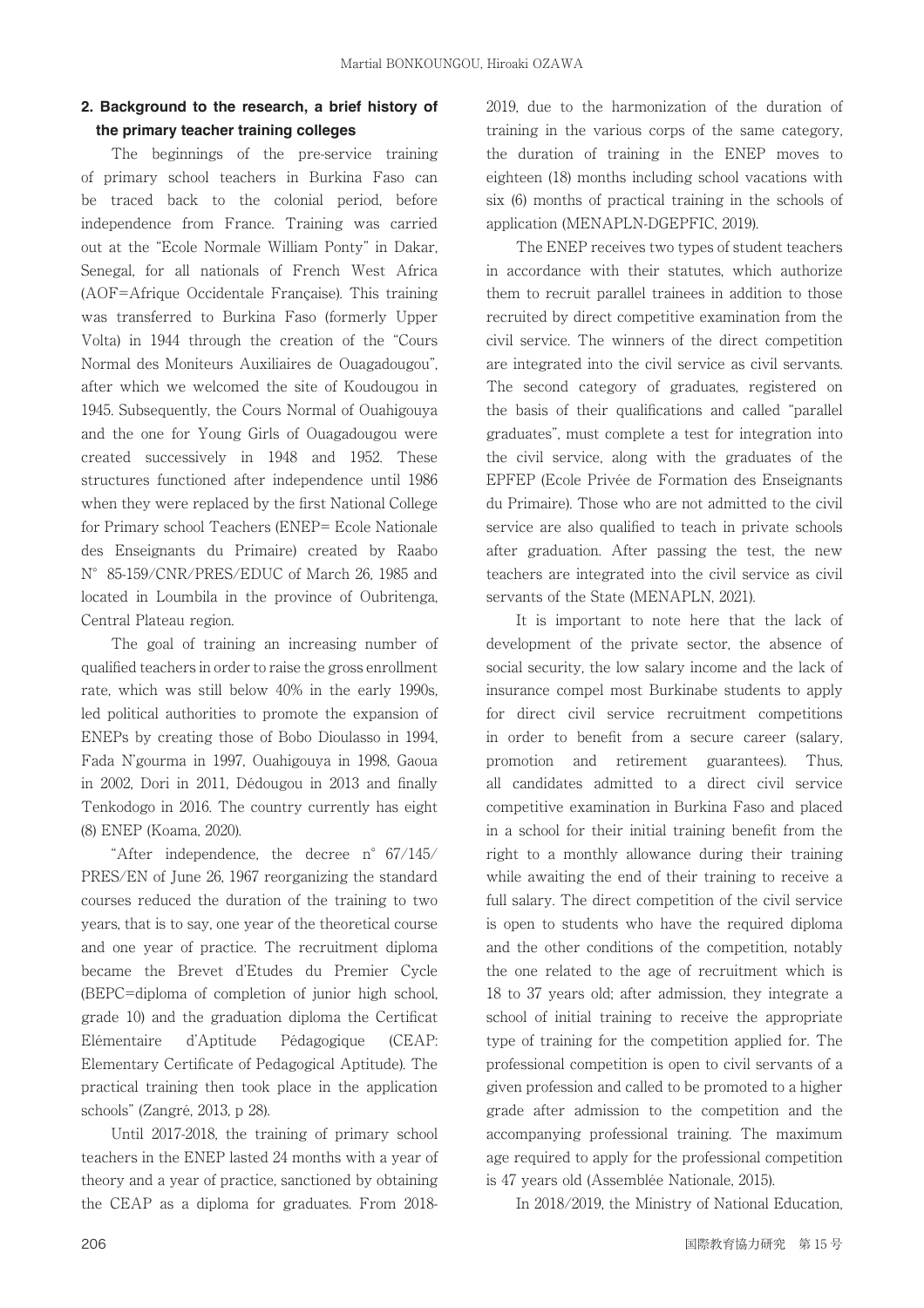Literacy and Promotion of National languages (MENAPLN) had 108,983 workers including teachers, of whom 38.6% were women. There is a rejuvenation of the staff because the average age goes from 36 to 35 years. Over the last five years, the number of teachers has grown by an average of 7.7% annually; it is more sustained in post-primary and secondary education with 12.5 % (MENAPLN-DGESS, 2020).

 In the nearly 40 years of their existence, the ENEP have trained tens of thousands of primary school teachers throughout the country. For example, the following table shows the cumulative enrollment of the eight ENEPs in Burkina Faso over the past five years. Over these years, there was a total of 23,046 teachers in pre-service training in public and private colleges as shown in Table 1.

| <b>ENEP</b>        |          | 2015             |            | 2016 |      | 2017 |      | 2018     |            | 2019 |      |        | <b>TOTAL</b>     |      |            |       |       |        |
|--------------------|----------|------------------|------------|------|------|------|------|----------|------------|------|------|--------|------------------|------|------------|-------|-------|--------|
|                    | F        | M                | $\sqrt{ }$ | F    | М    |      | F    | М        | $\sqrt{ }$ | F    | M    | $\top$ | F                | M    | $\sqrt{ }$ | F     | М     | $\top$ |
| BOBO-DSSO          | 331      | 349              | 680        | 319  | 370  | 689  | 389  | 380      | 769        | 400  | 318  | 718    | 334              | 332  | 666        | 1773  | 1749  | 3522   |
| DEDOUGOU           | 313      | 358              | 671        | 326  | 465  | 791  | 257  | 376      | 633        | 151  | 260  | 411    | 142              | 277  | 419        | 1189  | 1736  | 2925   |
| <b>DORI</b>        | 216      | 374              | 590        | 282  | 344  | 626  | 231  | 333      | 564        | 148  | 271  | 419    | 137              | 273  | 410        | 1014  | 1595  | 2609   |
| <b>FADA</b>        | 389      | 358              | 747        | 389  | 371  | 760  | 365  | 373      | 738        | 203  | 293  | 496    | 135 <sup>1</sup> | 256  | 391        | 1481  | 1651  | 3132   |
| <b>GAOUA</b>       | 273      | 417              | 690        | 287  | 458  | 745  | 266  | 409      | 675        | 133  | 320  | 453    | 132              | 292  | 424        | 1091  | 1896  | 2987   |
| <b>ILOUMBILA</b>   | 468      | 316              | 784        | 519  | 374  | 893  | 506  | 361      | 867        | 412  | 246  | 658    | 342              | 326  | 668        | 2247  | 1623  | 3870   |
| <b> OUAHIGOUYA</b> | 362      | 391              | 753        | 430  | 442  | 872  | 255  | 298      | 553        | 267  | 311  | 578    | 169              | 267  | 436        | 1483  | 1709  | 3192   |
| <b>TENKODOGO</b>   | $\Omega$ | $\left( \right)$ | $\Omega$   |      |      |      | 0    | $\Omega$ |            | 192  | 250  | 442    | 125              | 242  | 367        | 317   | 492   | 809    |
| <b>TOTAL</b>       | 2352     | 2563             | 4915       | 2552 | 2824 | 5376 | 2269 | 2530     | 4799       | 1906 | 2269 | 4175   | 1516             | 2265 | 3781       | 10595 | 12451 | 23046  |

Table 1. Enrollment of trainee teachers at ENEP from 2015 to 2019

Source: September 2019 pre-survey by Koama (2020, p.42)

 It should be recalled that since October 2020, by Decree No. 2020-832/PRES/PM/MINEFID/ MENAPLN, an umbrella structure now includes the 8 ENEP (Loumbila, Bobo-Dioulasso, Fada N'Gourma, Ouahigouya, Gaoua, Dori, Dedougou and Tenkodogo) of the country forming the INFPE, whose training base has been expanded to that of early childhood educators and primary school teachers (Présidence du Faso, 2020b). Thus, throughout this document, any mention of the terms ENEP and INFPE refers to the same entity of pre-service training of primary school teachers.

 The 2020-2021 school year will see an increase in the level of recruitment of teachers to the baccalaureate and their training will be twenty-one months. There will be a change in the names of both the training schools and the graduates of these schools. Thus, the ENEP become Regional Directorates of the National Institute for the Training of Education Personnel (DR-INFPE) integrating the training of Early Childhood Educators (Arrêté n°2021-113/MENAPLN/SG/ INFPE du April 30, 2021 portant organization et fonctionnement de l'Institut National de Formation des Personnels de l'Education). Graduates at the primary school level are then called Professeurs des Ecoles (P.E) with a certificate of pedagogical aptitude

for teaching in schools (CAP-PE: Certificat d'Aptitude Pedagogique) (Zomodo, 2021, p.11).

 In the next line, we will catch more details about teacher pre-service training by the training curriculum.

## **3. Understanding the pre-service training of primary school teachers in Burkina Faso, based on the training curriculum**

 After the World Education Forum in 2000, the euphoria of "education for all in the year 2015" led several African countries, with the blessing of international organizations, to massively recruit teachers and build schools to raise the rate of enrolment in primary education. "In Burkina Faso, the pursuit of Education for All (EFA) has thus resulted in an expansion of school infrastructures and a strong demand for new teachers" (Djibo, 2017).

 The reform of curricula and training of primary school teaching staff was inspired by texts, laws and decrees. Goal 4 of the Sustainable Development Goals (SDGs) on education calls for "ensuring equal access to quality education for all and promoting opportunities throughout life". The adoption of new training programs and new educational and pedagogical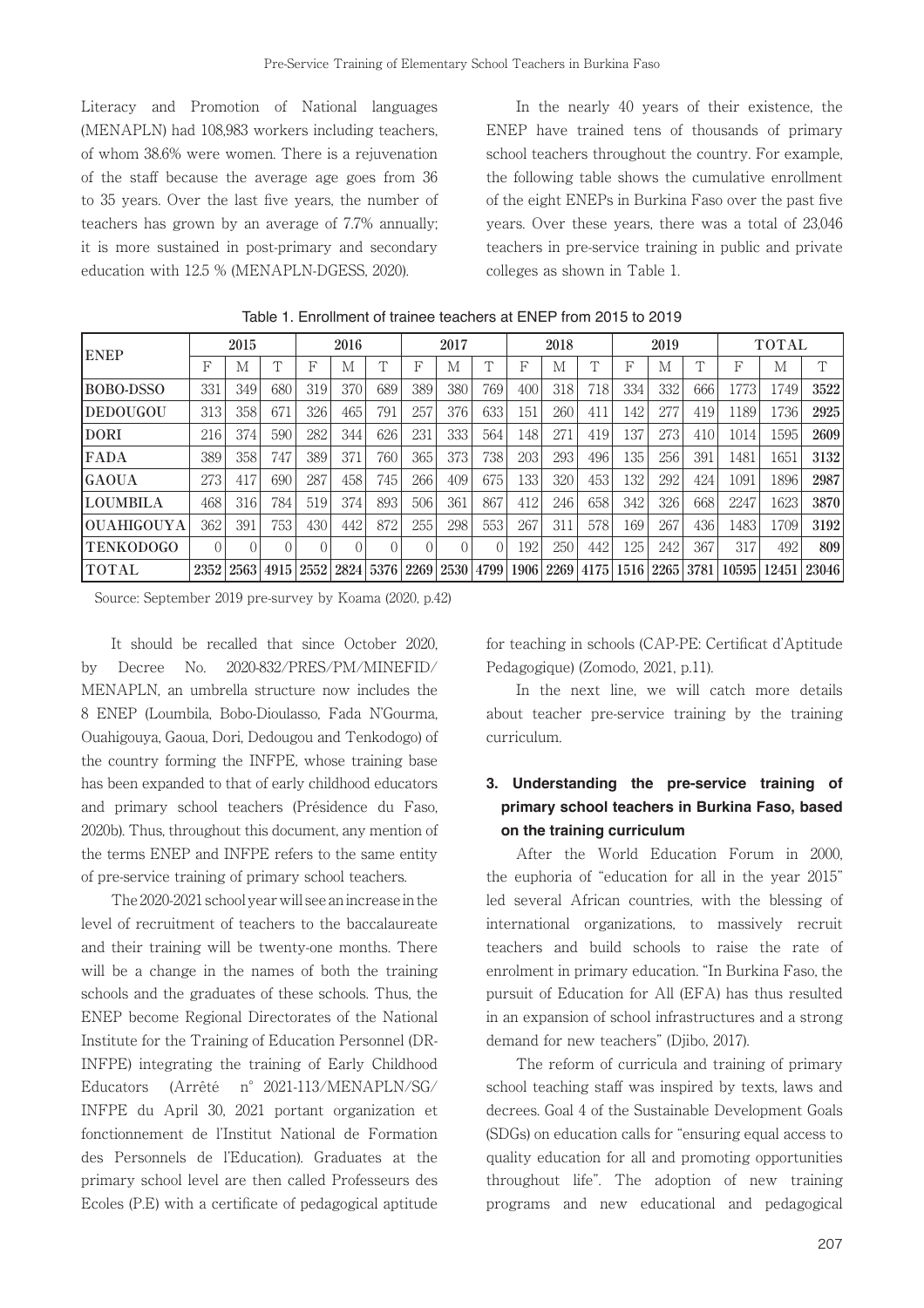approaches justify the need for regular adaptation of professional practices. The vision of this program is to provide the Burkinabe education system with operational tools for the training of competent school teachers capable of performing their role as educators and teachers (MENAPLN, 2019).

 The duration of the training is twenty-one (21) months and the authorized structure is the INFPE. At the end of the training, the trainees who succeded final examinations are called "Professeurs des Ecoles" and promoted to the position of "Professeurs des Ecoles". (MENAPLN-DGEPFIC, 2019). The diploma granted at the end of training is "Certificat d'Aptitude" Pédagogique au Professorat des Ecoles" (CAP/PE), with the following options: formal, non-formal or technical and professional. Teachers' skills are grouped into knowledge, know-how and interpersonal skills (attitudes). The curriculum has defined competency frameworks related to the following teaching functions: teaching, administration/management, administrative and pedagogical supervision. These competencies are centered on knowledge, know-how and attitudes (MENAPLN-DGEPFIC 2019).

# **4. The training scenario for trainee teachers in INFPE and Primary school teacher training program**

 The training scenario for primary trainee teachers is developed with reference to Décret n° 2015-1435/ PRES-TRANS/PM/MFPTSS/MEF du 18 décembre 2015 relatif au régime de scolarité des stagiaires des écoles et centres de formation professionnelle publics (Decree on the schooling regime for trainees in state vocational schools and training centers). The category classification in the Burkinabe civil service distinguishes according to the diploma of recruitment the category D, C, B, A, and P. Article 02 states "The duration of training in all schools and vocational training centers is set as follows: eighteen (18) months for categories D and C, twenty-one (21) months for category B and twenty-four (24) months for categories A and P". Primary school teachers are recruited with the Baccalaureate diploma level and reclassified in the B category, because of this decree, the duration of training is twenty-one (21) months for school teachers and is structured as follows through Table 2:

| Table 2. Duration of training at INFPE for primary school teacher trainees |  |
|----------------------------------------------------------------------------|--|

| Year                           | Dates                                                                 | Activities                                       | Duration                   |  |  |
|--------------------------------|-----------------------------------------------------------------------|--------------------------------------------------|----------------------------|--|--|
|                                | From October $1st$ to April   Common core courses<br>30 <sup>th</sup> |                                                  | 11 $\frac{1}{2}$ months    |  |  |
|                                | From May, $1st$ to $31th$                                             | Optional courses                                 |                            |  |  |
| First-year (theoretical phase) | From June $1st$ to $5th$                                              | Deliberation session of the<br>first year        |                            |  |  |
|                                | from June $5th$ to September<br>$14^{\text{th}}$                      | School vacations                                 |                            |  |  |
|                                | From September $15th$ to<br>May $31st$                                | practical training in the<br>application schools | 9 and $\frac{1}{2}$ months |  |  |
| Second-year (practical phase)  | From June $1st$ to $30th$                                             | end of training and<br>graduation exam           |                            |  |  |

Source: by the authors of the study note

 Basically, for primary teacher trainees, the duration of training at INFPE is within two school years. The first-year concerns the theoretical phase of training for 11 ½ months. The second-year is related to the practical phase and long of 9 and  $\frac{1}{2}$  months.

 For primary school teachers' training program, we can take a look at the Primary school teacher training program from October 2019 (MENAPLN-DGEPFIC, 2019).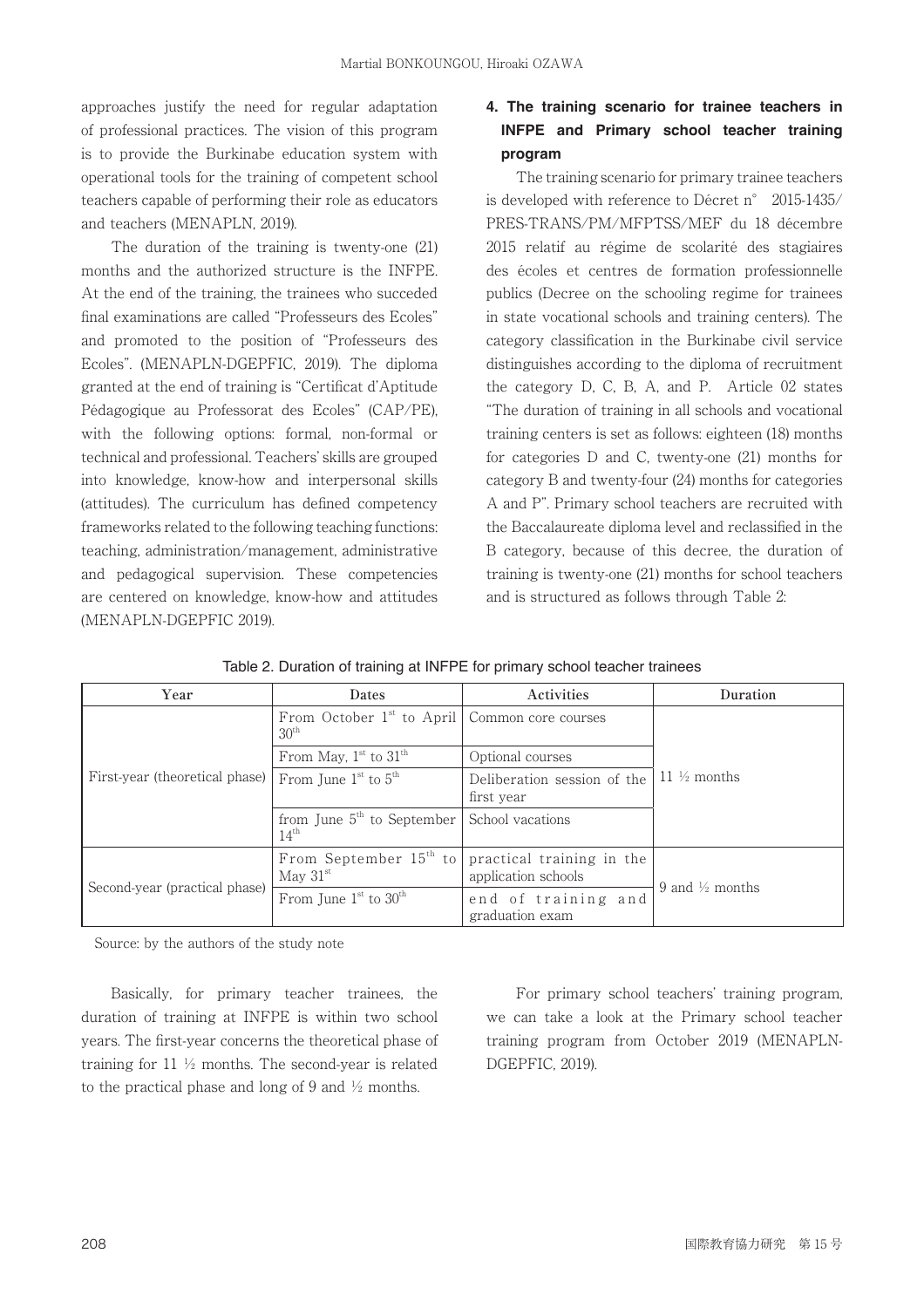## 4.1. Common core subjects

 Table 3 shows the common core subjects taught during preservice training.

| <b>MODULE</b>                             | <b>SUB-MODULES</b>                                |                       | Hourly volume |  |
|-------------------------------------------|---------------------------------------------------|-----------------------|---------------|--|
|                                           | General Pedagogy                                  |                       | 100h          |  |
| Pedagogy                                  | Psychopedagogy                                    |                       | 80h           |  |
|                                           | French                                            |                       | 100h          |  |
|                                           | Mathematics                                       |                       | 80h           |  |
|                                           | Awakening Subjects                                | Dominantly Scientific |               |  |
| <b>Didactics</b>                          |                                                   | Esthetic Dominance    |               |  |
|                                           |                                                   | Sporting Dominant     | 160h          |  |
|                                           | Civic And Moral Education                         |                       |               |  |
|                                           | Practical Activities of Production<br>and Culture |                       |               |  |
|                                           | Educational Legislation                           |                       |               |  |
|                                           | Professional Ethics                               |                       | 80h           |  |
|                                           | <b>Educational Statistics</b>                     |                       |               |  |
| Administration And Management             | Management                                        |                       |               |  |
|                                           | Civil Service Law                                 |                       |               |  |
|                                           | Administrative Writing                            |                       |               |  |
| Bilingual                                 | National Languages                                |                       | 60h           |  |
|                                           | Calculation                                       |                       |               |  |
| Refresher Course                          | French                                            |                       | 80 h          |  |
|                                           | Life And Earth Sciences                           |                       |               |  |
|                                           | History & Geography                               |                       |               |  |
| Written And Oral Expression<br>Techniques | Written And Oral Expression<br>Techniques         |                       | 40h           |  |
| <b>ICT</b>                                | ICT Initiation                                    |                       | 20h           |  |
| <b>Total Core Program</b>                 |                                                   |                       | 800 h         |  |

| Table 3. Common core subjects taught in teachers' preservice training |  |  |  |
|-----------------------------------------------------------------------|--|--|--|
|                                                                       |  |  |  |

Source: MENAPLN-DGEPFIC (2019)

### 4.2. Optional subjects

 Table 4 indicates the optional subjects taught in teachers' pre-service training.

| <b>Modules</b>               | sub-modules                  | Hourly volume |
|------------------------------|------------------------------|---------------|
| Language                     | French-Arabic                | 160h          |
|                              | National Language            | 160h          |
| Training For The Professions | Training For The Professions | 160h          |
| Inclusive Education          | Inclusive Education          | 160h          |

|  |  | Table 4. Optional subjects taught in teachers' pre-service training |  |
|--|--|---------------------------------------------------------------------|--|
|  |  |                                                                     |  |

Source: MENAPLN-DGEPFIC (2019)

 Optional training consists of providing the trainee teachers recruited for the option with skills for specialization (deepening of training) in national language teaching, inclusive education (specialization in sign language or Braille), or vocational training (professional activities: masonry, cycle mechanics, wood carpentry, metal carpentry, sewing, plumbing, agriculture, hairdressing). They will be assigned to the training schools according to the options selected. (MENAPLN-DGEPFIC, 2019)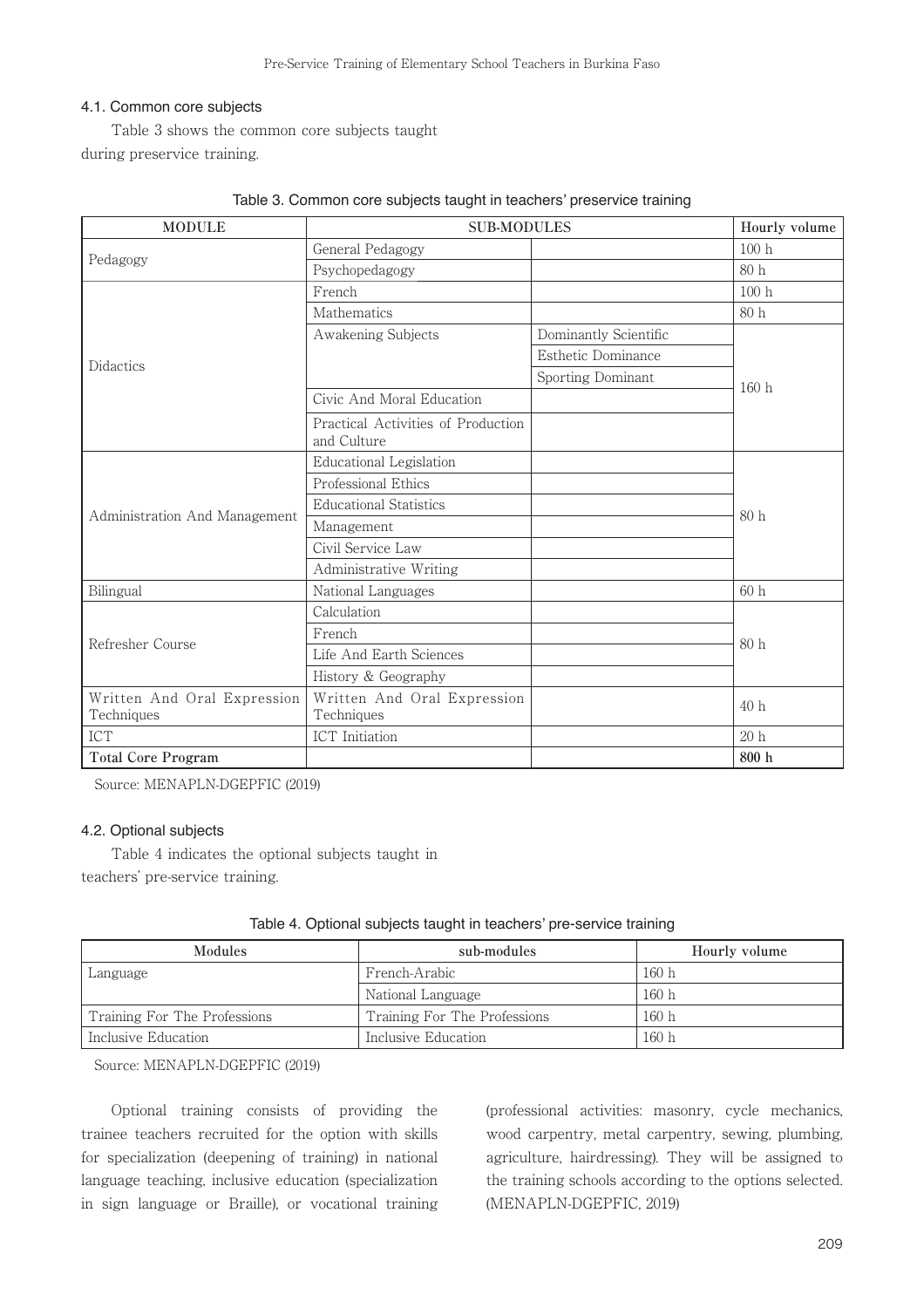For the realization of the optional training, the recruitment of the trainee teachers takes into account the different existing options. So, since the recruitment already, the trainee-teachers are selected by options. The defined hourly volume for initial teacher training is 800 hours of common courses (Table 3) and 160 hours of specific or optional courses (Table 4). That is to mention that 960 hours are set as total time for the school year at INFPE. With the reform of the ENEP for October 2020, it is now the INFPE that trains early childhood educators (formerly trained by the Ministry of Humanitarian Action) and primary school teachers (MENAPLN-DGEPFIC, 2019).

 Still now, these new programs have not been adopted and officially applied. For the optional subjects, each trainee chooses only one training option. As a note, for the 2020-2021 year, only two training centers out of eight have been able to implement the French-Arabic option (Bobo and Loumbila). It is possible that for the 2021-2022 school year, all options will be implemented.

 With regards to current conditions, we notice that after the administration of the basic subjects, before the end of the first and second trimester, the effectiveness of the didactics' subject allows the

beginning of the application in class simulation and class visits (January). During the theoretical phase, the training alternates between theoretical lessons and practice tests in the classroom, but also observations of lessons at the annex school, field trips and class visits to other nearby application schools.

 At the end of the theoretical training, the trainee teachers authorized to move on to the second year are sent to application schools to experience the practical realities of their future profession. This internship is carried out under the supervision of teacher-advisors and the school principal. The objectives are as follows: to become familiar with the administrative, material and pedagogical organization of schools; engage in classroom practice; research, develop or create individual or group pedagogical situations to overcome difficulties; become familiar with the organization and functioning of the primary education subsystem and the pedagogical innovations applied there (MENAPLN-DGEPFIC, 2019).

 Here is a look at annual planning pedagogic activities currently in a teacher training classroom.

 For how to catch the way subjects are set and taught in a classroom, let's take a look at Table 5.

| Num            | Subjects                                         | Programming sequence                |
|----------------|--------------------------------------------------|-------------------------------------|
| 1              | General Pedagogy                                 | 1, 2, 3, $4^{\text{th}}$ weeks      |
| 2              | Psycho-Pedagogy                                  | 1, 2, 3, $4^{\text{th}}$ weeks      |
| 3              | Didactics of French Subjects                     | 3, 5, 7, 8, $9^{\text{th}}$ weeks   |
| 4              | Didactics of Mathematics                         | 5, 6, 7, 8, $9^{\text{th}}$ weeks   |
| $\overline{5}$ | Didactics of science                             | 6, 8, 9, 10, $11^{\text{th}}$ weeks |
| 6              | Didactics of history-geo                         | 10, 11, 12, $13th$ weeks            |
| 7              | Written and Oral Expression techniques           | 13, $14^{\text{th}}$ weeks          |
| 8              | <b>ICT</b>                                       | 13, $14^{\text{th}}$ weeks          |
| 9              | Moral and Civic Education                        | 12, $14^{\text{th}}$ weeks          |
| 10             | Art, Culture and Production                      | 15, 16, $17^{\text{th}}$ weeks      |
| 11             | Management of Schools and Educational Statistics | 13, 14, 15, 16 <sup>th</sup> weeks  |
| 12             | Didactics of Physical and Sports Education       | 15, $16^{\text{th}}$ weeks          |
| 13             | School Legislation and Professional Ethics       | 15, 16, 18 <sup>th</sup> weeks      |
| 14             | Civil Service Law and Administrative Writing     | $19th$ week                         |
| 15             | National Language Transcript                     | 20, $21st$ weeks                    |

Table 5. Programming sequence of subjects

Source: by study note of the authors

Table 5 reflects the hierarchy of scheduling and teaching of subjects during the pre-service training of primary school teachers. Let's take more understanding through Table 6 which is an example of annual planning in a classroom.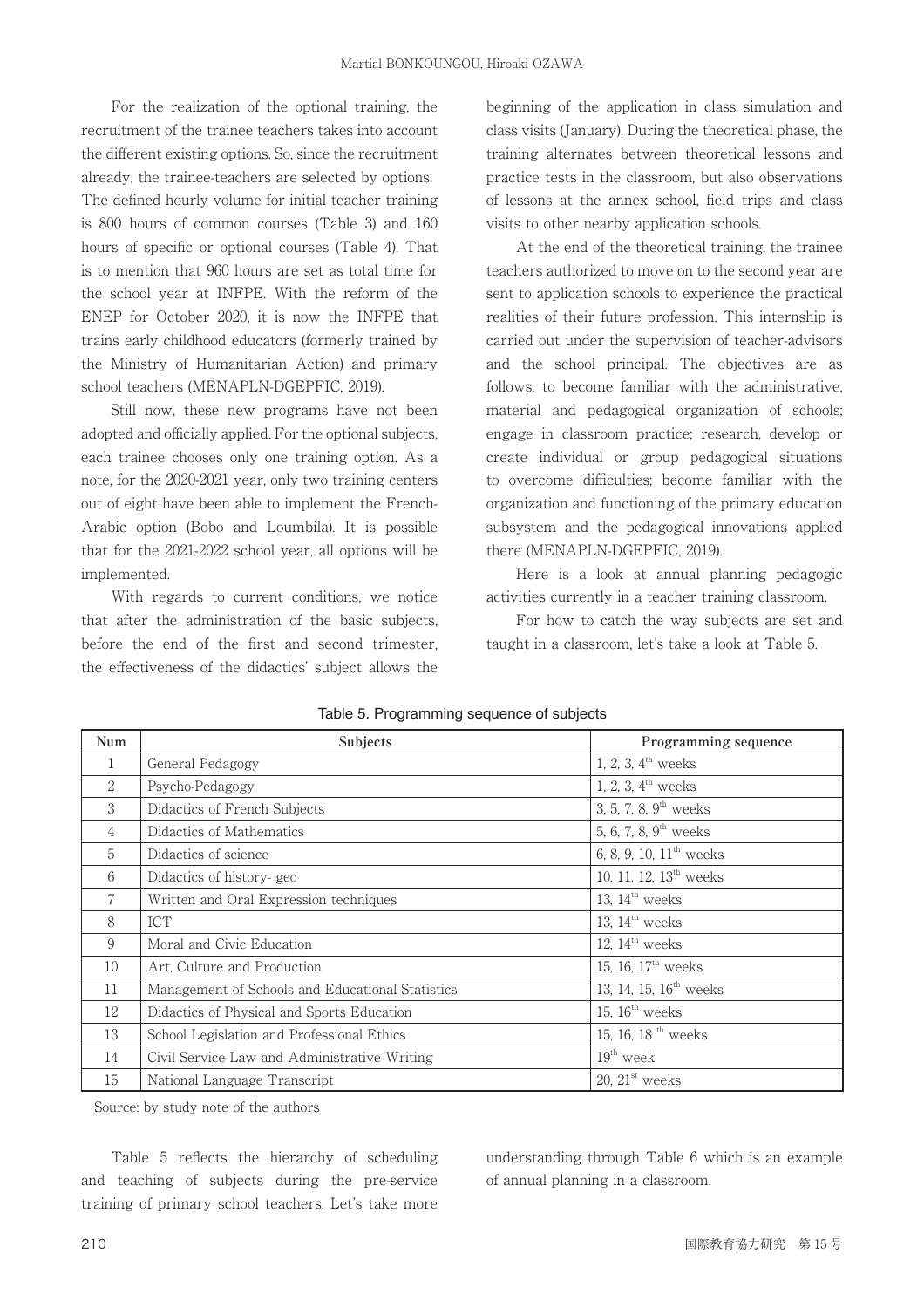|                |                                     |                                                                                                                                                | Subjects                                                                                               |  |  |  |
|----------------|-------------------------------------|------------------------------------------------------------------------------------------------------------------------------------------------|--------------------------------------------------------------------------------------------------------|--|--|--|
| Num            | Week from                           | Morning                                                                                                                                        | Afternoon                                                                                              |  |  |  |
| 1              | 11-16 January 2021                  | -General Pedagogy                                                                                                                              | -Psycho-Pedagogy                                                                                       |  |  |  |
| $\overline{2}$ | 18-23 January 2021                  | -Psycho-Pedagogy                                                                                                                               | -General Pedagogy                                                                                      |  |  |  |
| 3              | 25-30 January 2021                  | -General Pedagogy                                                                                                                              | -Psycho-Pedagogy<br>-Didactics of French Subjects                                                      |  |  |  |
| 4              | $1st$ -06 February 2021             | -General Pedagogy                                                                                                                              | -Psycho-Pedagogy                                                                                       |  |  |  |
| 5              | 08-13 February 2021                 | -Didactics of French Subjects                                                                                                                  | -Didactics of Mathematics                                                                              |  |  |  |
| 6              | 15-20 February 2021                 | -Didactics of Mathematics<br>-Didactics of science                                                                                             | -Didactics of Mathematics<br>-Didactics of science                                                     |  |  |  |
| 7              | 22-27 February 2021                 | -Didactics of French Subjects                                                                                                                  | -Didactics of Mathematics                                                                              |  |  |  |
| 8              | $1st$ -06 March 2021                | -Didactics of French Subjects                                                                                                                  | -Didactics of Mathematics                                                                              |  |  |  |
| 9              | 08-13 March 2021                    | -Didactics of French Subjects<br>-Didactics of science                                                                                         | -Didactics of Mathematics<br>-Didactics of science                                                     |  |  |  |
| 10             | 15-20 March 2021                    | -Didactics of science                                                                                                                          | -Didactics of history-geo<br>-Didactics of science                                                     |  |  |  |
| 11             | 22-27 March 2021                    | -Didactics of history-geo<br>-Didactics of science                                                                                             | -Didactics of science<br>-Didactics of history-geo                                                     |  |  |  |
| 12             | 29 March-03 April 2021              | -Didactics of history-geo                                                                                                                      | -Moral and Civic Education                                                                             |  |  |  |
| 13             | 12-17 April 2021                    | -Written and Oral Expression technics<br>$-ICT$                                                                                                | -Management of Schools and Educational<br><b>Statistics</b><br>-General Pedagogy<br>$-ICT$             |  |  |  |
| 14             | 19-24 April 2021                    | -Moral and Civic Education<br>-Management of Schools and Educational<br><b>Statistics</b><br>-Written and Oral Expression techniques<br>$-ICT$ | -Written and Oral Expression techniques<br>-Management of Schools and Educational<br><b>Statistics</b> |  |  |  |
| 15             | $26$ April-1 <sup>st</sup> May 2021 | $-ACP$<br>-Management of Schools and Educational<br><b>Statistics</b><br>-Didactics of Physical and Sports<br>Education                        | -School Legislation and Professional Ethics<br>-Didactics of Physical and Sports<br>Education          |  |  |  |
| 16             | 03-08 May 2021                      | -Art, Culture and Production<br>-Management of Schools and Educational<br><b>Statistics</b><br>-School Legislation and Professional Ethics     | -Didactics of Physical and Sports<br>Education                                                         |  |  |  |
| 17             | 10-15 May 2021                      | -Art, Culture and Production<br>-School Legislation and Professional Ethics<br>$-ICT$                                                          | -Art, Culture and Production                                                                           |  |  |  |
| 18             | 17-22 May 2021                      | -School Legislation and Professional Ethics<br>$-ICT$                                                                                          | -DFP/RA                                                                                                |  |  |  |
| 19             | 24-29 May 2021                      | -Civil Service Law and Administrative<br>Writing                                                                                               | -Civil Service Law and Administrative<br>Writing                                                       |  |  |  |
| 20             | 31 May-05 June 2021                 | -National Language Transcript                                                                                                                  | -National Language Transcript                                                                          |  |  |  |
| 21             | 07-12 June 2021                     | -National Language Transcript                                                                                                                  | -National Language Transcript                                                                          |  |  |  |

Table 6. Example of annual planning in a classroom at DR-INFPE Dori

Source: by study note of the authors

 With this example of the annual syllabus of teaching subjects in a given class, it is clear that the first weeks are occupied by fundamental subjects, followed by didactics and finally by specific and optional modules towards the end of the school year (DRINFPE/Dori, 2021). Now, concretely, how to deal with teaching during the pre-service training in the INFPE?

## **5. The scenario of course scheduling during preservice training**

 Since the implementation of the Project for Strengthening Practical Education in the Training Centers for trainee teachers (PROSPECT) started in 2017, the programming is now annual and all ENEP have a uniform program (MENA/JICA, 2016).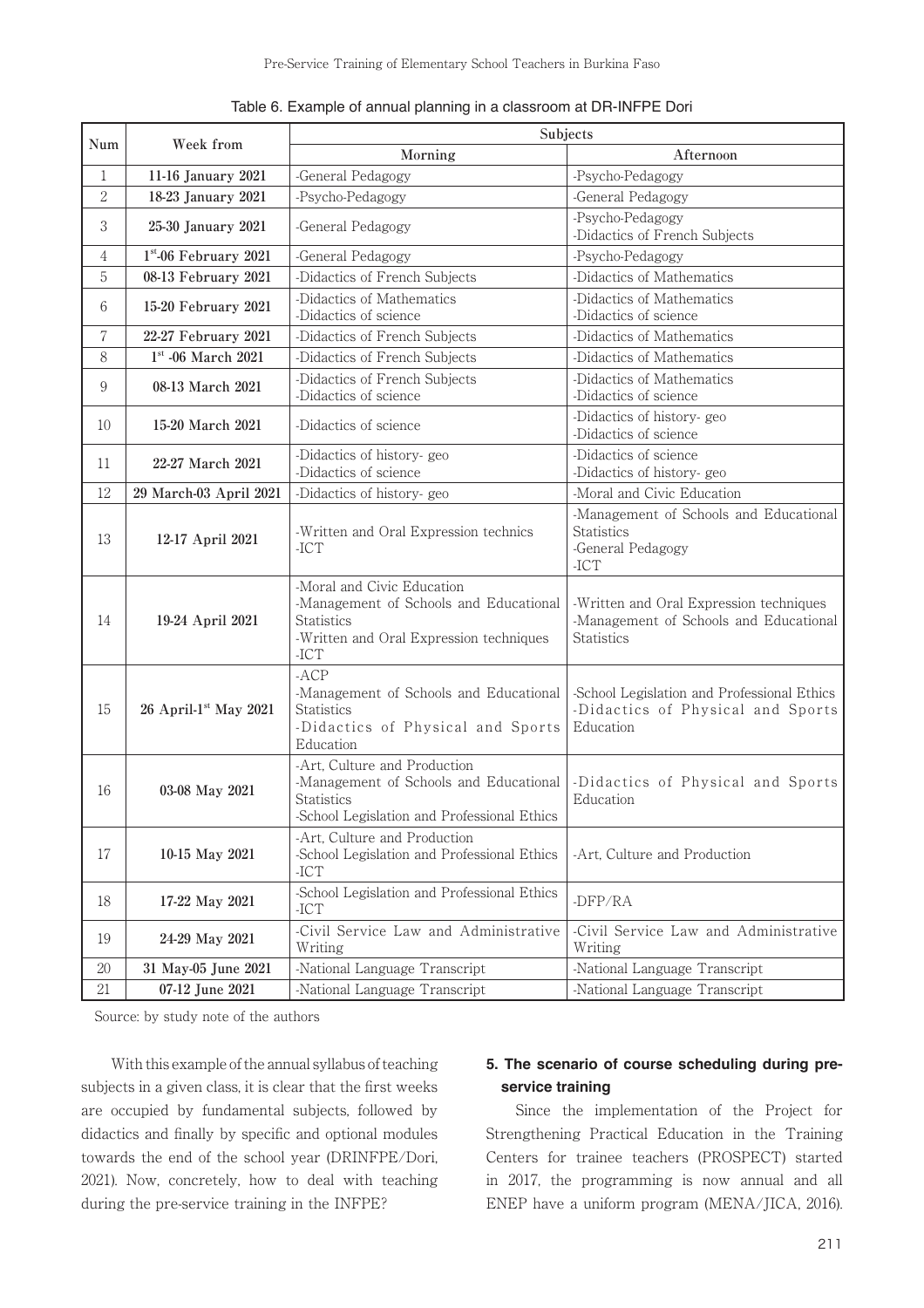Therefore, each trainer in his subject is programmed throughout the school year. This program is then published and presented every week so that if a trainer is prevented from teaching, he can be replaced by another teacher in another subject. As a reminder, we can state that PROSPECT was a 2-year project (February 2016 - February 2018) which aimed at improving the pre-service training of primary school teachers in Burkina Faso. It was born from the partnership between MENA and JICA. Scheduling of classes is done weekly or as needed over two weeks in a row. Evaluations are scheduled two times a week

if needed. The philosophy behind this annual program is to operate modular teaching with a hierarchy of modules, accompanied by a harmonized evaluation (MENA, 2018). The courses begin with the transversal or fundamental modules (general pedagogy and psycho-pedagogy), the didactics of the subjects (French, mathematics, life and earth sciences, history and geography...) including the refresher modules, the administration and management, to end with the complementary modules and optional modules. Tables 7 and 8 indicate one example of the weekly schedule in one ENEP.

| Days/<br>times | Monday                            |           | Time<br>Wednes<br>Tuesday<br>Thursday<br>day<br>volume<br>week<br>10 |           | Friday                                                  |                                   | Satur<br>day | Total<br>hourly<br>volume<br>week<br>10 |           |              |  |
|----------------|-----------------------------------|-----------|----------------------------------------------------------------------|-----------|---------------------------------------------------------|-----------------------------------|--------------|-----------------------------------------|-----------|--------------|--|
|                | 7h-<br>12h15                      | $15h-19h$ | 7 <sub>h</sub><br>12h15                                              | $15h-19h$ | 7h-<br>12h15                                            | 7h-<br>12h15                      | $15h-19h$    | 7h-<br>12h15                            | $15h-19h$ | 7h-<br>12h15 |  |
| Room 1         | Didactics of sciences (trainer D) |           |                                                                      |           | Technique of written and oral expression<br>(trainer H) |                                   |              |                                         |           |              |  |
| Room 2         | Didactics of sciences (trainer G) |           |                                                                      |           |                                                         | Didactics of sciences (trainer G) |              |                                         |           |              |  |
| l Room 3       | Didactics of sciences (trainer F) |           |                                                                      |           | Technique of written and oral expression<br>(trainer I) |                                   |              |                                         |           |              |  |

Table 7. Weekly schedule in one ENEP during the school year 2020-2021 for week 10 (15-20 March)

Source: DRINFPE/Tenkodogo (2021)

| Days/<br>times | Monday                                        | Tuesday   |                         | Wednes<br>day | time<br>volume<br>week<br>11 | Thursday                          |                                   | Friday                            |              | Satur<br>day | Total<br>hourly<br>volume<br>week<br>11 |  |
|----------------|-----------------------------------------------|-----------|-------------------------|---------------|------------------------------|-----------------------------------|-----------------------------------|-----------------------------------|--------------|--------------|-----------------------------------------|--|
|                | 7h-<br>12h15                                  | $15h-19h$ | 7 <sub>h</sub><br>12h15 | 15h-19h       | $17h-$<br>12h15              |                                   | 7h-<br>12h15                      | $15h-19h$                         | 7h-<br>12h15 | $15h-19h$    | 7 <sub>h</sub><br>12h15                 |  |
| Room 1         | Didactics of mathematics (trainer A)          |           |                         |               |                              |                                   | Didactics of sciences (trainer D) |                                   |              |              |                                         |  |
|                | Room 2   Didactics of mathematics (trainer B) |           |                         |               |                              | Didactics of sciences (trainer E) |                                   |                                   |              |              |                                         |  |
|                | Room 3   Didactics of mathematics (trainer C) |           |                         |               |                              |                                   |                                   | Didactics of sciences (trainer F) |              |              |                                         |  |

Source: DRINFPE/Tenkodogo (2021)

 This is an example of the weekly timetable set for the pre-service training college of Tenkodogo in March 2021. Here we can observe that each class day has 2 periods from 7:00-12:15 and 15:00- 19:00. One trainer teaches in one class during the whole day in the same subject for 3 successive days. It should be pointed out that the time not spent in class by the trainer is devoted to the preparation of lessons, to the production of teaching materials, to the marking of written works and the participation in the programming activities of the subject trainer colleges.

# **6. Organization of teaching and evaluation at the INFPE during the pre-service training of primary school teachers**

Order 2020-223/MENAPLN/SG/ENEP defines the organization of teaching and evaluation in the National Primary Teachers' Colleges (ENEP). The teaching in the ENEP follows a program organized in the form of modules. A module is a teaching unit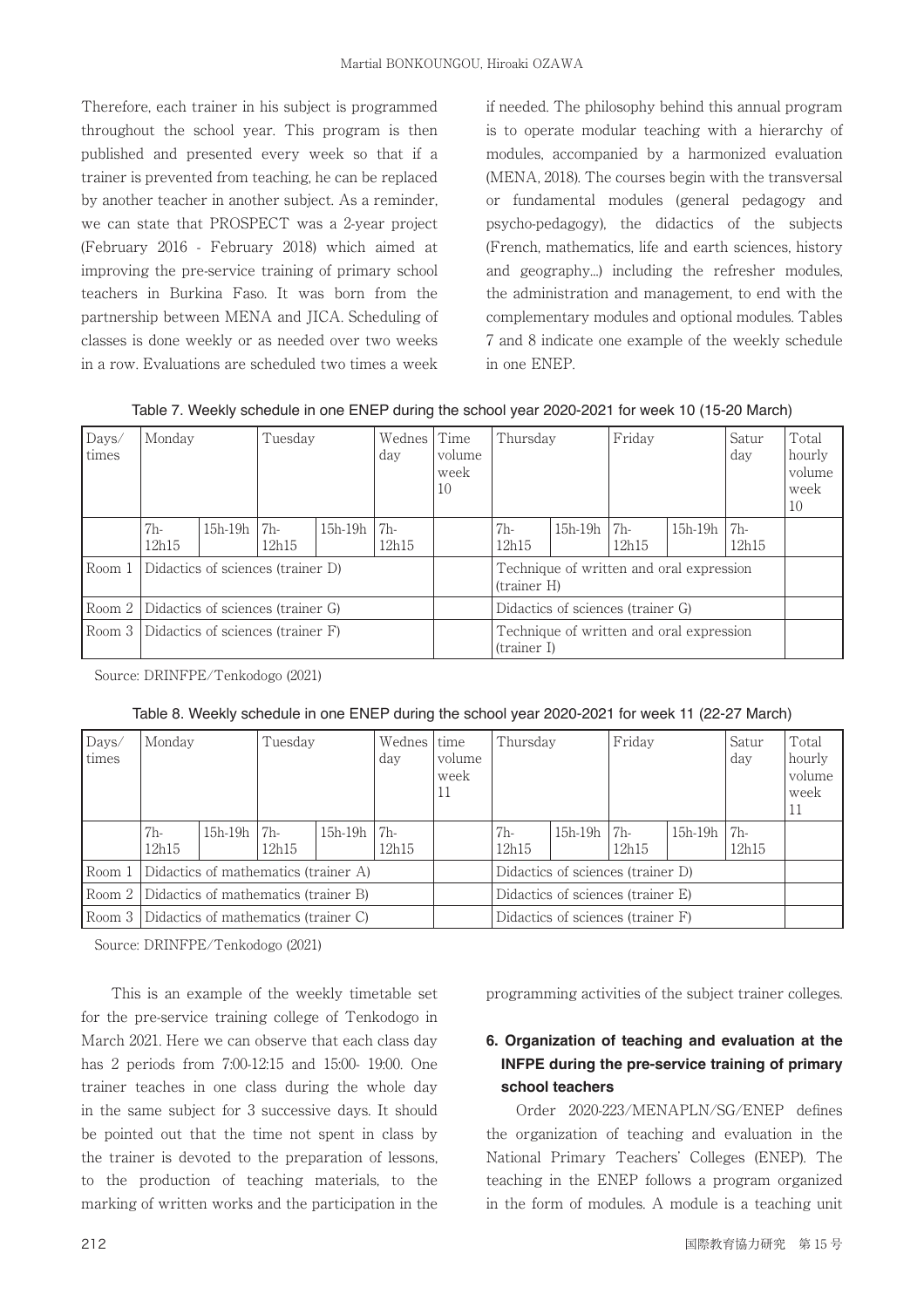made up of one or more subjects grouped according to scientific or pedagogical coherence and contributing to the definition of a training profile. Each sub-module and module are made up of several academic credits depending on the total time spent. Academic credit is a unit that allows a numerical value to be assigned to the academic workload. It represents twenty (20) hours of teaching for the "Professeur des écoles"

program. The annual number of academic credits is a minimum of forty  $(40)$  and a maximum of fifty  $(50)$  for the primary school teachers' program. When a module has several subjects, each subject is considered a submodule. The number of credits per sub-module for the school teacher program «Professeur des écoles » is as follows in Table 9:

| Subjects                                    | Credits   | Hourly volume   |
|---------------------------------------------|-----------|-----------------|
| General pedagogy                            | 5 credits | 100h            |
| Psychopedagogy                              | 4 credits | 80 <sub>h</sub> |
| Didactics of French                         | 5 credits | 100h            |
| Didactics of science                        | 5 credits | 100h            |
| Didactics of mathematics                    | 4 credits | 80 <sub>h</sub> |
| Didactics of physical education and sports  | 3 credits | 60h             |
| Ethics and deontology                       | 3 credits | 60h             |
| Pedagogical dissertation                    | 3 credits | 60h             |
| Refresher course in French                  | 2 credits | 40h             |
| Refresher course in calculation             | 2 credits | 40h             |
| Refresher course in life and earth sciences | 2 credits | 40h             |
| Refresher course in history and geography   | 2 credits | 40h             |
| Transcription of national languages         | 3 credits | 60h             |
| Administrative writing                      | 1 credit  | 20h             |
| Public service Law                          | 2 credits | 20h             |

Table 9. Number of credits per sub-module for primary school teacher program

Source: by study note of the authors

 The completion of at least 90% of the yearly hourly volume is required to validate the academic year. The courses are given in the form of lectures, presentations, tutorials, practical work, group work, personal research, simulation, lesson observation, trial (mock) lessons, case studies, internships, conferences, etc. The teaching is done primarily by the permanent instructors and, if necessary, by temporary teachers.

 With the review of the curricula for the training of primary school teachers, it should be noted that from now on, in practice, the refresher courses are directly merged into the core subjects. We are still highlighting them here to remain faithful to the current administrative document, which will soon be revised to comply with the 2020 curricula (MENAPLN, 2020).

 It is worth noting that the content of the Curriculum for the Training of School Teachers (2019, p.22-25) and that of Order 2020-223/MENAPLN/SG/ ENEP differ slightly in terms of teaching hours. It must be admitted that some texts taken before the creation of the INFPE are obsolete since 2020 and the

educational authorities are working on a review of the different texts governing the life and functioning of the INFPE.

## **7. Condition of lecturers, the current situation of**  trainers and their certification background in the **INFPE**

A ministerial Order (Arrêté nº2017-0193/MENA/ SG/DRH portant conditions de détachement dans les Ecoles Nationales des Enseignants du Primaire (ENEP)) defines the conditions for the recruitment of trainers in the National Colleges of Teacher Education (MENA, 2017). Regarding the secondment and assignment to ENEP, the following conditions are necessary to assume any function of a trainer at ENEP. These are the conditions of grade and corps, seniority, age and diploma to fully enjoy the title of trainer in this training college. So, about the grade and the teaching corps indexed, it is necessary requested to be an Inspector of secondary education, Inspector of primary education and non-formal education, a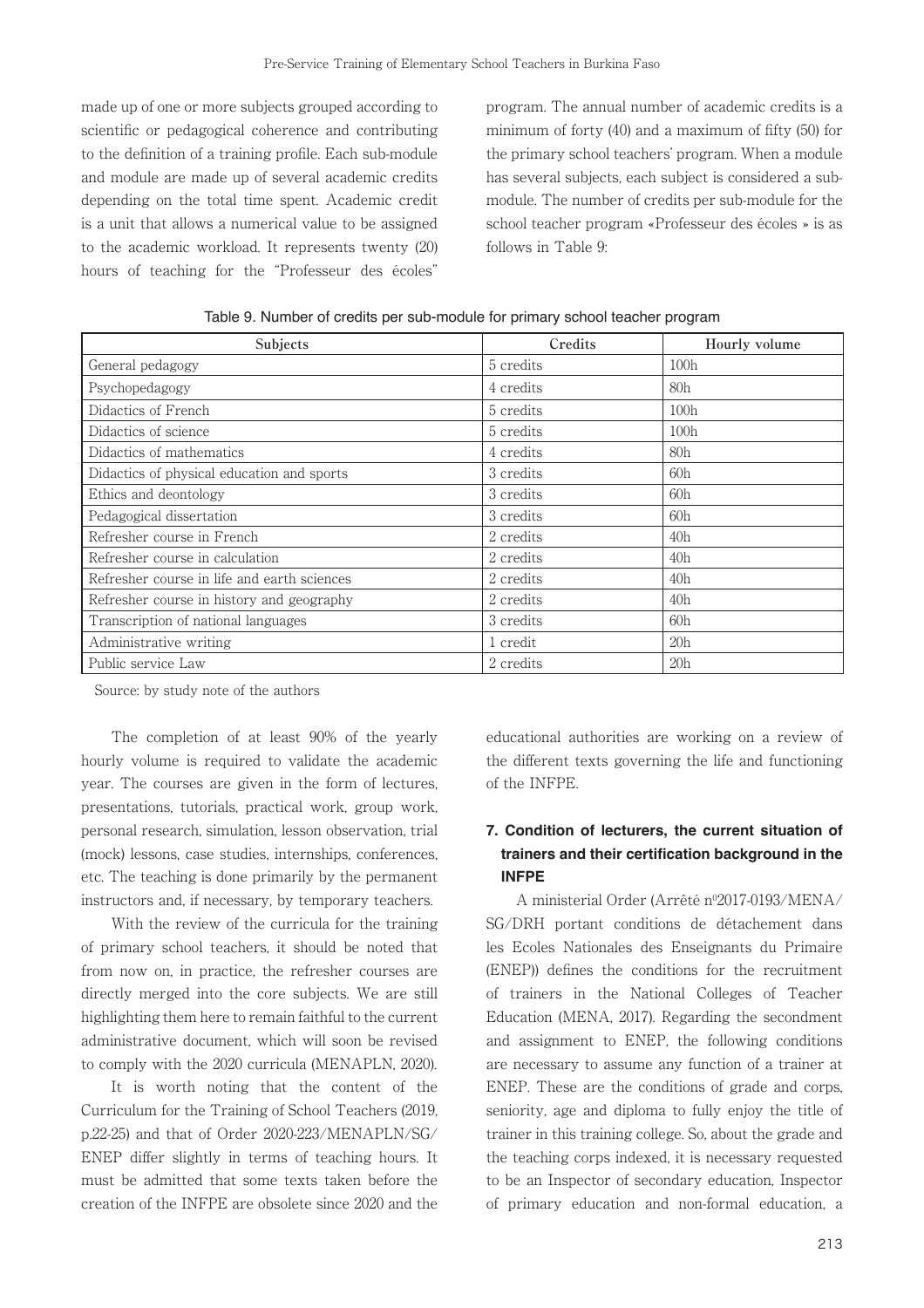Certified Professor of high schools and colleges, an Advisor of school and university administration, an Advisor of school and university management or an Inspector of early childhood education.

 For age, all trainers must be 35 years old and have at least ten (10) years of seniority in the public service, including five  $(05)$  years in the indexed corps. For the academic condition, all trainers must hold a university degree issued in Burkina Faso or acknowledged by CAMES (Conseil Africain et Malgache pour l'Enseignement Superieur = African and Malagasy Council for Higher Education) at least at the level of Bachelor (Bac+3), in social sciences, education sciences, human sciences, legal and political sciences or equivalent.

 The INFPE trainer in charge of training primary school teachers is first and foremost an education executive from the corps of Inspector of Primary Education and Non-Normal Education (IEPENF=Inspecteur de l'Enseignement Primaire et de l'Education Non Formelle). He is required to comply with the terms of the particular statute of the education, training and employment promotion profession according to the terms of Decree 220-245 PRES/PM/MFPTPS/MINEFID. Among other things, he must contribute to action research, participate in the initial training of primary and non-formal education personnel, design and produce action research projects in education, and contribute to the

preparation of teaching materials and aids (Présidence du Faso, 2020a).

# **8. Content of JICA interventions in pre-service training for primary school teachers in Burkina Faso**

 The Japanese-Burkinabe cooperation is going well and the education system has benefited a lot from the contributions of the Japanese people through JICA. Many projects and programs for the development of Burkina Faso, in general, are carried out by Japan and the support of JICA in Burkina Faso is visible through large infrastructure projects, technical and financial cooperation. For this decade, the interventions in the educational system allow us to mention the contributions of JICA to the implementation of the School Management Committees (COGES= Comité de Gestion des Ecoles) in schools, the Quality and Child-Friendly Schools (EQAmE= Ecole de Qualité Amie des Enfants). The training of actors has also been supported through the SMASE (Strengthening of Mathematics and Science Education) project and the ASEI-PDSI (Activity, Student, Experiment, Improvisation ‒ Plan, Do, See, Improve) approach.

 In the scope of pre-service teacher training, the PROSPECT project is the result of cooperation with Japan. This project has allowed the realization of the philosophy of annual planning in the ENEP with the support to the realization of multiple ambitions

| <b>PROSPECT</b><br>Project                                                                                       | Global<br>objective                                                                                                                 | Recipients                                                                                                                                                                                                                                                               | Strategy and activities                                                                                                                                                                                                                                                                                                                                                                                                                                                                                                                                                                                   | Tools to achieve the<br>strategy                                                                                                                                                                                                                                                                                                                                                                           | Duration                                           |
|------------------------------------------------------------------------------------------------------------------|-------------------------------------------------------------------------------------------------------------------------------------|--------------------------------------------------------------------------------------------------------------------------------------------------------------------------------------------------------------------------------------------------------------------------|-----------------------------------------------------------------------------------------------------------------------------------------------------------------------------------------------------------------------------------------------------------------------------------------------------------------------------------------------------------------------------------------------------------------------------------------------------------------------------------------------------------------------------------------------------------------------------------------------------------|------------------------------------------------------------------------------------------------------------------------------------------------------------------------------------------------------------------------------------------------------------------------------------------------------------------------------------------------------------------------------------------------------------|----------------------------------------------------|
| Project for<br>Strengthening<br>Practical<br>Education in<br>the Training<br>Centers for<br>Teacher-<br>students | Strengthening<br>practical<br>teaching in all<br>ENEP by<br>improving the<br>practical<br>teaching skills<br>of trainee<br>teachers | -MENA, central<br>and technical<br>departments<br>-Pedagogical<br>supervisors of the<br>pilot CEBs<br>-Trainers and<br>trainee teachers<br>of the pilot ENEP<br>-School principals,<br>teacher-advisors.<br>trainees and<br>students of the<br>pilot training<br>schools | 1. Identification of the profile of<br>ENEP graduates<br>2. Design of tools for improving<br>the theoretical and practical<br>aspects of pre-service teacher<br>training<br>3. Strengthening the skills of the<br>trainers of the ENEP and the<br>teacher-advisors of the application<br>schools on the use of the tools<br>designed through training and<br>seminars<br>4. Experimentation of tools with<br>the directors of studies and<br>training courses, trainers of the<br>didactics of mathematics and<br>science in the ENEP, teacher-<br>counselors, and trainees in the<br>application schools | 1. Theoretical course<br>-Annual course<br>planning<br>- Conduct practical<br>activities<br>2. Practical training<br>- Practical training<br>booklet.<br>- Guide to the school of<br>application<br>3. Assessment of<br>trainee teachers' skills<br>in practical teaching<br>- Profile of ENEP<br>graduates<br>- Trainee Competency<br>Assessment Tool<br>- Tests to Assess<br>Student Teachers'<br>Skills | 2 years<br>(February<br>2016<br>-February<br>2018) |

Table 10. Summary table of the PROSPECT project

Source: by study note of the authors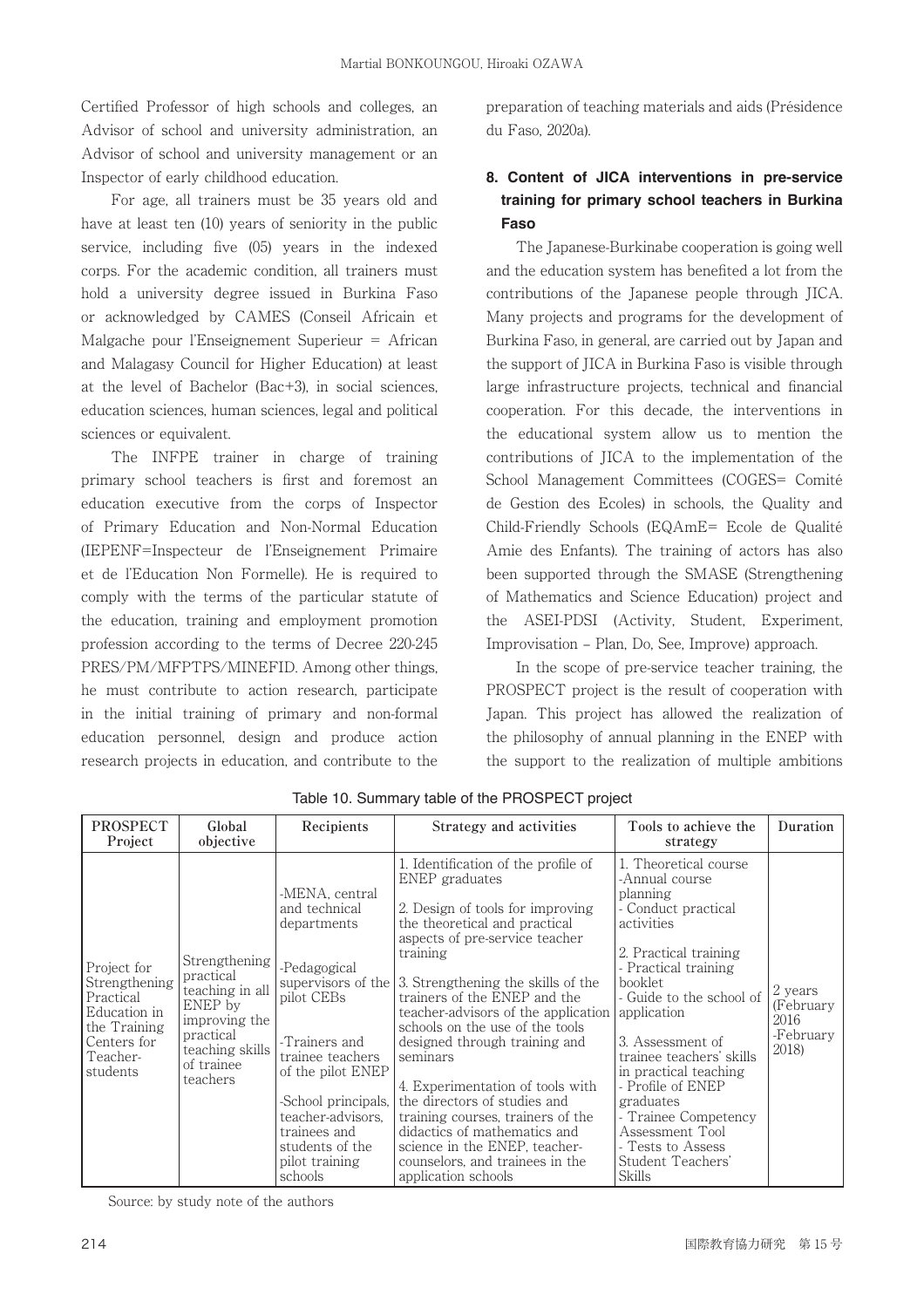#### (MENA, 2018).

 Between 2008 and 2015 with the technical support of JICA, knowledge and techniques on the learner-centered approach (ASEI-PDSI) were thus transmitted to the primary school teachers, and the application in the classrooms began with the lesson sheets and the monitoring-evaluation tool designed by SMASE (MENA/JICA, 2017).

 In the ENEP, many trainee teachers continue to use the traditional method during the internship in the application schools, and the teacher-counselors do not effectively coach them to master ASEI-PDSI. In addition, the trainers in the ENEP do not have enough opportunities to improve their professional skills. Thus in 2015, following consultation between MENA and JICA based on the results achieved, a cooperation agreement was concluded through PROSPECT. In February 2016, the project was launched within MENA's Directorate of Initial Teacher Education (DFIPE= Direction de la Formation Initiale des Personnels Enseignants) (MENA/JICA, 2016).

The overall objective of the strategy is to strengthen practical teaching in all ENEP. In this context, strategies and activities were planned and implemented.

 On the one hand, for the improvement of the theoretical course, the annual course planning and the practical activity sheets have been quite structured for the pre-service training of primary school teachers. The annual course planning is the harmonization of activities and course evaluations and the strengthening of better collaboration between trainers of the same subject. The form is the guide to the practical activities of the training of trainee teachers at ENEP (MENA/JICA, 2017).

 On the other hand, for the improvement of the practical training, the practical training notebook and the guide of the training school have been designed as a training guide to help the trainee-teachers in training. Table 11 gives us the summary tools

| Realized tools                              | Description                                                                                                                                                                                                                                              | Recipient                                     |
|---------------------------------------------|----------------------------------------------------------------------------------------------------------------------------------------------------------------------------------------------------------------------------------------------------------|-----------------------------------------------|
| Annual course planning                      | Annual course planning is the harmonization of course activities and<br>evaluations and the strengthening of better collaboration among instructors<br>in the same subject area.                                                                         | Trainers from<br><b>ENEP</b>                  |
| Practical activity<br>sheets                | The form is a guide to the practical activities of the training of student<br>teachers at ENEP. These activities are:<br>-The simulation following the PDSI cycle,<br>-The case study and<br>-The use of the ASEI-PDSI videos                            | Trainee-teachers                              |
| Practical training<br>booklet               | The internship notebook (Practical training booklet) is the daily follow-up<br>document of the internship. It contains the same information as the<br>internship report and allows the intern to evaluate himself and to<br>communicate with his mentor. | Trainee-teachers                              |
| Guide of application's<br>school            | The Guide of the application's school is the guiding document for the<br>internship. It is used by the advisor-teacher to evaluate and create a<br>framework for regular consultation with the trainee teacher.                                          | Advisor-teacher                               |
| Profile of graduates of<br><b>ENEP</b>      | The profile of the graduates determines the competencies that a trainee<br>teacher should have after his or her theoretical and practical training.                                                                                                      | MENA, central<br>and technical<br>departments |
| Trainee Skills<br>Assessment Tool           | The trainee skills assessment tool is a more objective assessment and<br>self-assessment grid for the trainee                                                                                                                                            | Trainers from<br>ENEP, Trainee-<br>teachers   |
| Tests to assess student<br>teachers' skills | These tests are administered during a test to evaluate the skills of the<br>student teachers at the entrance and those leaving the ENEP                                                                                                                  | Trainers from<br><b>ENEP</b>                  |

Table 11. Summary table of tools designed by PROSPECT project

Source: by study note of the authors

#### designed by PROSPECT Project.

 It would not be wrong to cite as an example the effort of JICA in the training of the trainers of the ENEP and the realization of the infrastructures

of the ENEP of Kaya in progress (may be suspended because of security issues). To date, dozens of trainers have benefited from a stay in Japan for professional development courses. Through this, the short-term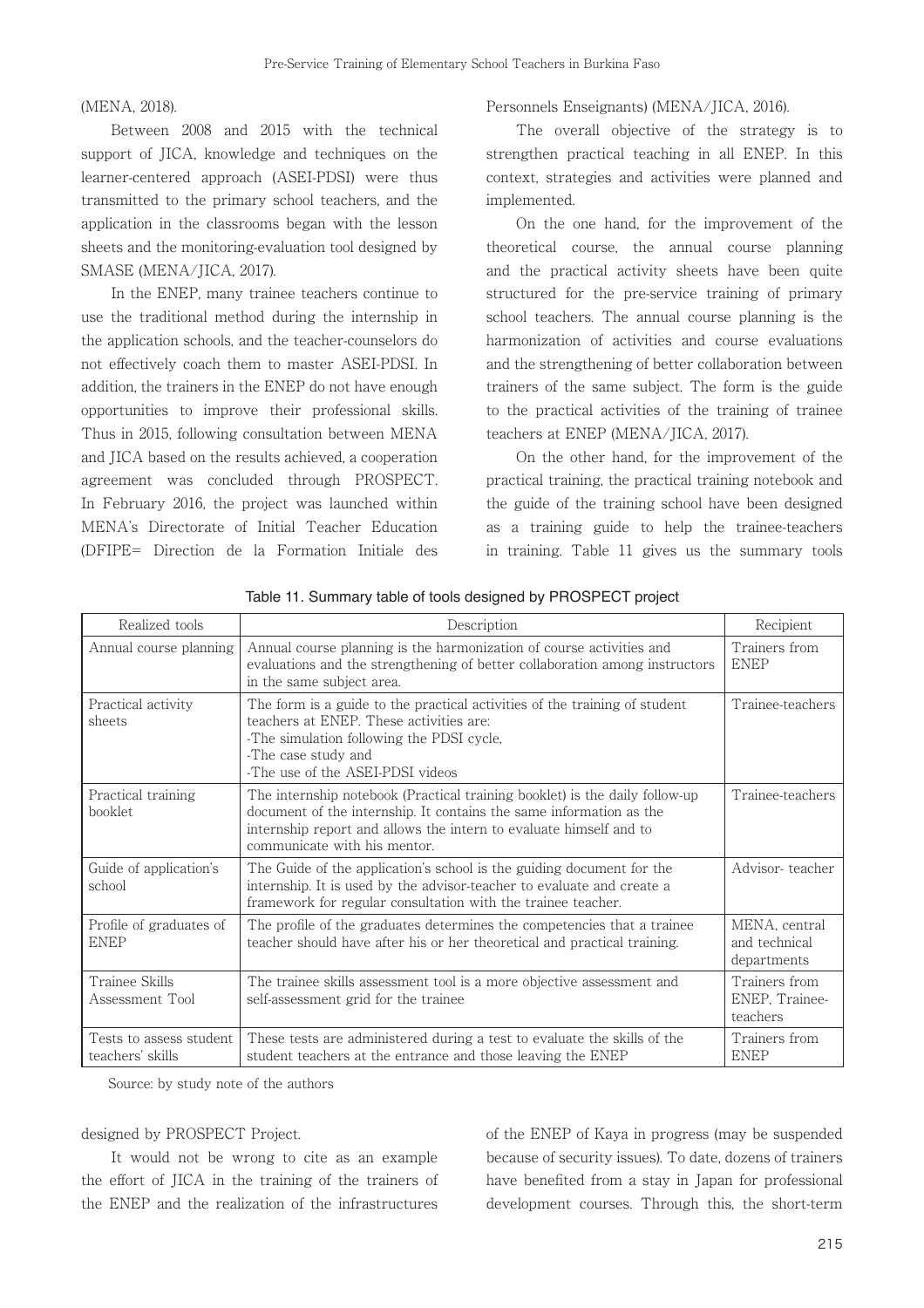programs have already contributed to the revolution of Japanese-style teaching methods in the pre-service training of teachers. I myself, being an example that the initial training I received at Naruto University inspired me to return for a long-term master's program to learn more about Japanese methods for reinvestment in Burkina Faso. This includes the implementation of the lesson study during the preservice training.

 Like any functioning structure, the ENEP has its challenges. what is the current situation?

## **9. The current challenges of the trainers at the INFPE**

 In this vast transformation of the pre-service training of primary school teachers, with all the major administrative, institutional and pedagogical changes that have followed, it should be remembered that the profession of teachers' educator is also faced with multiple challenges. These challenges are multiple and transversal, but we can recognize the most essential ones of the moment through:

- the adaptation to the new entry profile of the trainees that is the baccalaureate diploma;
- the challenge of evolving the methods and techniques of learning and teaching to promote the co-construction of knowledge between trainers on the one hand but also between trainees;
- the challenge of academic regularization for each trainer to work to comply with the new required profile of INFPE trainer by having the academic level of master,
- the challenge of specialization (this requires each trainer to enroll in a master's degree or doctorate in a specialty: Psychopedagogy, didactics, philosophy of education ...)
- the challenge of linking theory to practice in the training activities of student teachers,
- the dynamics of instilling the spirit of in-service training for school teachers after the pre-service training;
- the challenge of excluding potential knowledgeable trainers because they do not have masters, very experienced inspectors will miss the opportunity to share their knowledge with trainees during the pre-service training…

### **10. Conclusion**

 At the end of this review of the current preservice training of primary school teachers, many elements of insight allow us to better understand the Burkinabe education system, if only in its initial training of primary school actors. In the current context of mutation of the entire system of pre-service training, from the review of the curricula of the ENEP to the creation of the INFPE, which groups together all of the country's eight ENEP, it can be said that a great change has occurred in this universe.

 By the way, it is in a context of institutional mutation with all the possible changes and upheavals of the pre-established order that we will evolve. From now on, with the recruitment of teachers with a baccalaureate level, it is clear that this upgrade will impact all levels and trainers will have to upgrade themselves with the corresponding academic title to be able to provide quality training to teachers in training. A new day is dawning in this new environment and all actors must be prepared to face the reality of development by ensuring continuity and indisputable quality of training for new teachers. It is only in this expectation that each teacher will be able to respond in turn to the need for comprehensive training of the new citizen capable of adapting to the new world, working well to take responsibility, and also developing the nation.

#### **Acknowledgments**

 The achievement of this study note was possible thanks to the combined efforts of several parties:

- First of all, I would like to thank JICA for allowing me to attend my master's degree course in education science at Naruto University of Education;
- To Professor Hiroaki Ozawa, my supervisor, for his guidance despite his busy schedule,
- To Professor Kazuyuki Tamura, Ph.D. Associate Professor for his orientations, motivations and precious advice,
- To JICA-Burkina for all the efforts of accompaniment,
- To my fellow citizens and brothers W. Fernand Kounikorgo and Ernest S. Tiendrebeogo with whom I share the daily life of Naruto;